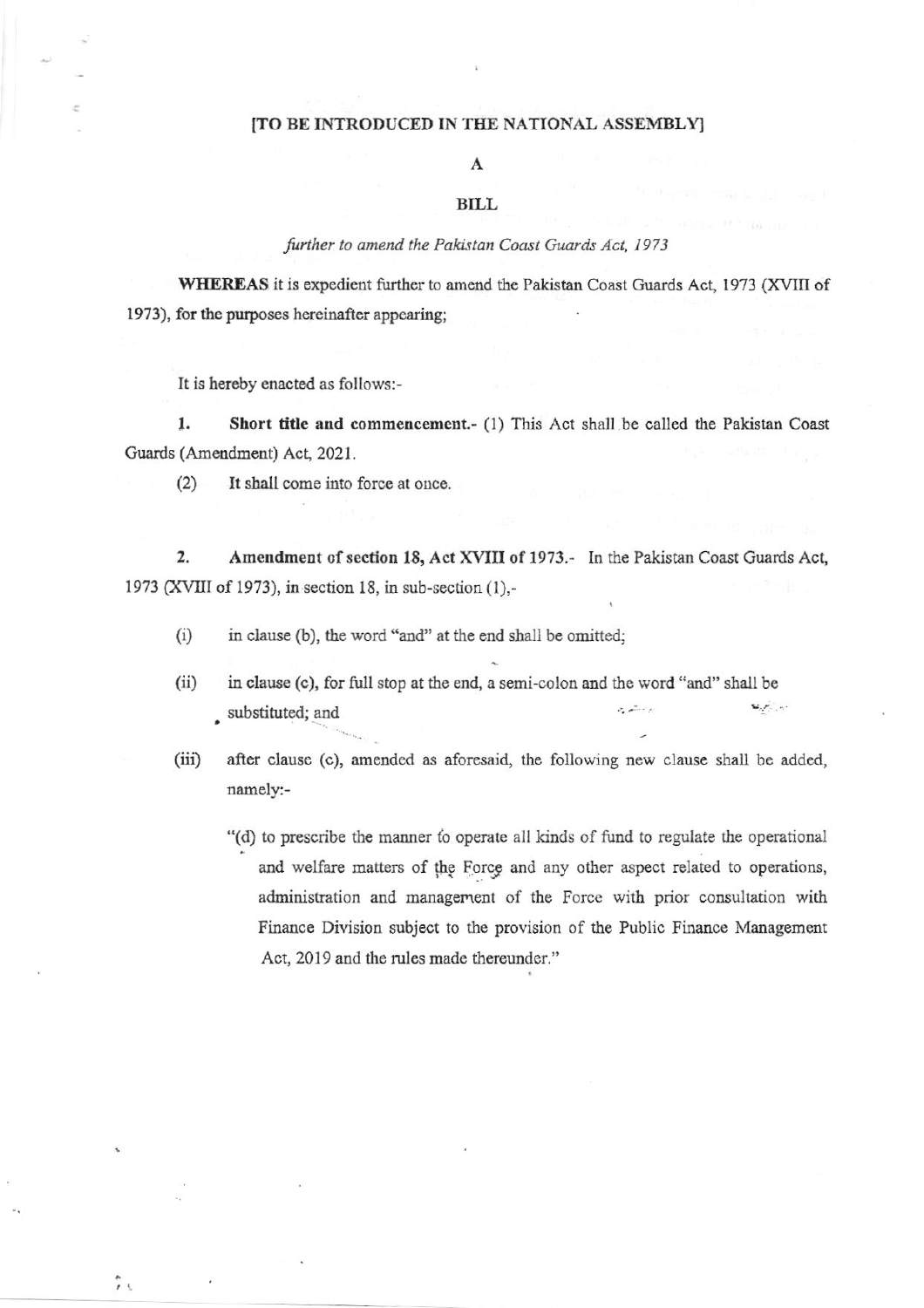#### STATEMENT OF OBJECTS AND REASONS

The Rules for Operating Regimental Fund for Welfare of Pakistan Coast Guards troops have been prepared in line with the directions of Public Accounts Committee, to evolve a standard and transparent system to incur expenditures under this Fund.

 $\overline{2}$ . However, before making these rules operational, certain enabling clauses are required to be incorporated in the Pakistan Coast Guards Act, 1973 (XVIII of 1973) to confer the powers upon the Federal Government to make the rules to operate the Regimental Fund for welfare of Pakistan Coast Guards troops. Accordingly, the enabling amendments in the Pakistan Coast Guards Act, 1973 (XVIII of 1973) are being introduced to make the Rules for operating the Regimental Fund for welfare of the force and to comply with the Public Finance Management Act, 2019 (amended upto 30<sup>th</sup> June, 2020).

3. Therefore, the bill in consultation with Ministry of Law & Justice is hereby submitted to amend the Pakistan Coast Guards Act, 1973 (XVIII of 1973) [The Pakistan Coast Guards (Amendment) Bill, 2021] to regularize the maintenance and operation of Regimental Fund of the Force.

> (Sheikh Rashid Ahmed) Minister for Interior

> > $\cdot$  ,  $\cdot$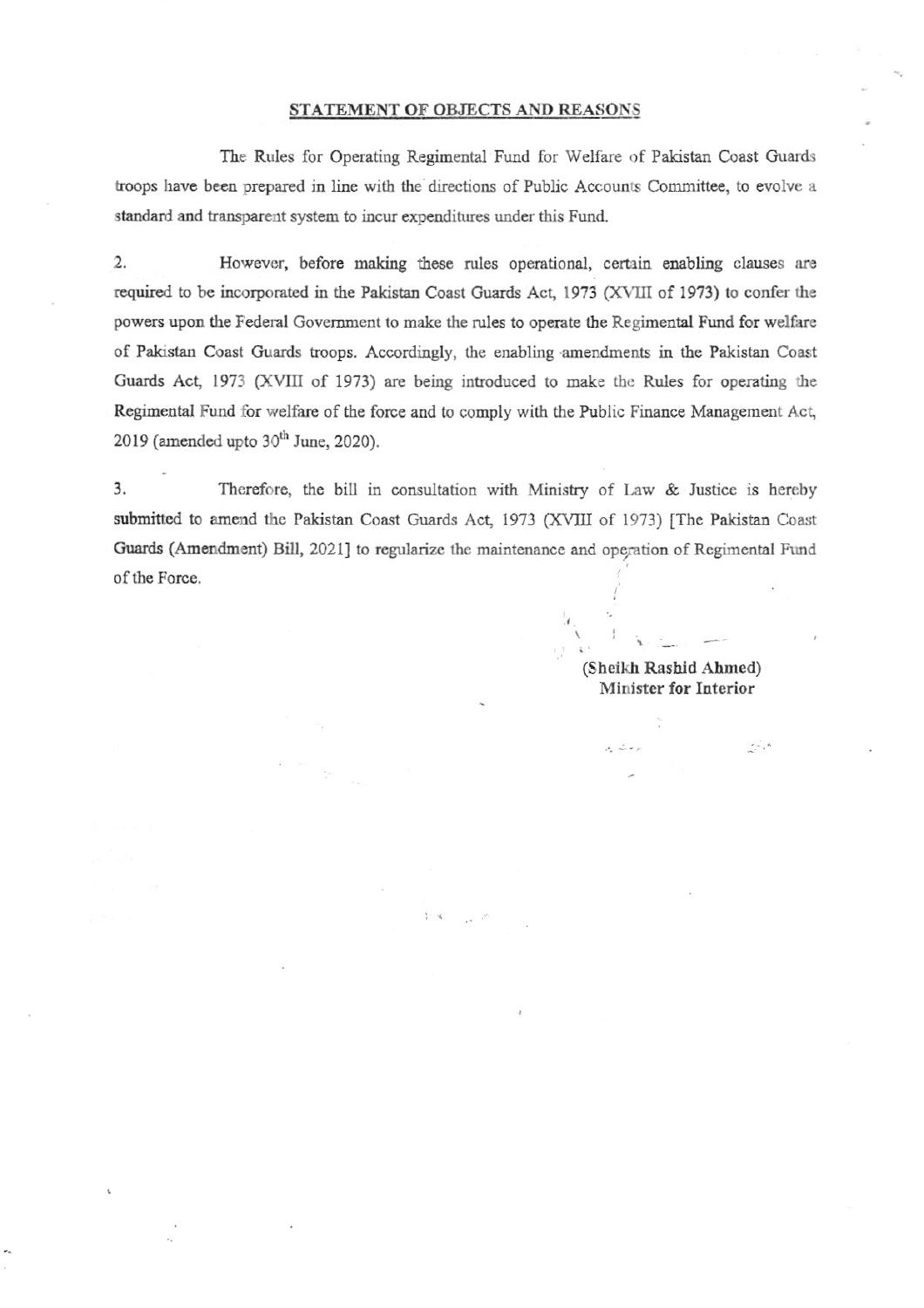## [قومی آمبلی میں پیش کیاجائے گا <sub>آ</sub>

ياكتان ساحلى محافظين اليكث بهم ١٩٧ء ثيل مزيدتر ميم كرنے كابل

ہرگاہ کہ بیقرین مصلحت ہے کہ پاکستان ساحلی محافظین ایکٹ،۱۹۷۳ء(۱۸بابت۳۱۹۷۲ء) میں بعدازیں رونماہونے والی اغراض کے لئے ، مزیدتر میم کی جائے؛ بذريعه مذاحسب ذيل قانون دشع كياجا تاہے:۔ اب مستحقق عنوان وآغاز نفاذ: (١) بدايك باكستان ساعلى محافظين (ترميمي) إيك ٢٠٢٠٢٠ مركبة نام سے موسوم ہوگا۔ (۲) بي في الفورنافذ العمل ہوگا۔ حت <u>لا يكث ١٨ مايا بت ١٩٧٣ء كى ، دفعه ١٨ كى ترميم : به</u> سياس التان ساحلى محافظين اليكث بهم ١٨) (١٨ بابت۳ستام (وام) میں،دفعہ ۱۸ میں،ذیلی دفعہ (۱) میں،۔ (اول) شق (ب) ميں آخر يرلفظ' اور'' كوحذف كردياجائے گا؛ (دوم) شق(ج) میں،آخریں جمہ کو، دقفہ اورلفظ' اور' سے تبدیل کر دیاجائے گا؛اور (سوم) مذکورہ بالاطور پرترمیم کردہ بثق (ج) کے بعد ،حسب ذیل نئی ثق کا اضافہ کر دیا جا ئے گا، یعنی: \_ ''( د ) فورس کی بہبوداورا پریشنل اُموراورفورس کے آپریشنز ،انتظام وانصرام سے متعلق دیگر کسی بھی پہلوکومنصبط کرنے کے لئے خزانہ ڈویژن کی پیشگی مشاورت سے پبلک فنانس مینجنٹ ا یکٹ ،۲۰۱۹ء کے احکام اوراس کے تحت دشع کر دہ قواعد کے تابع تمام اقسام کے فنڈ کو بردئے کارلانے کے لیےطریقہ کارمقرر کرنا۔''

 $\tilde{r}$